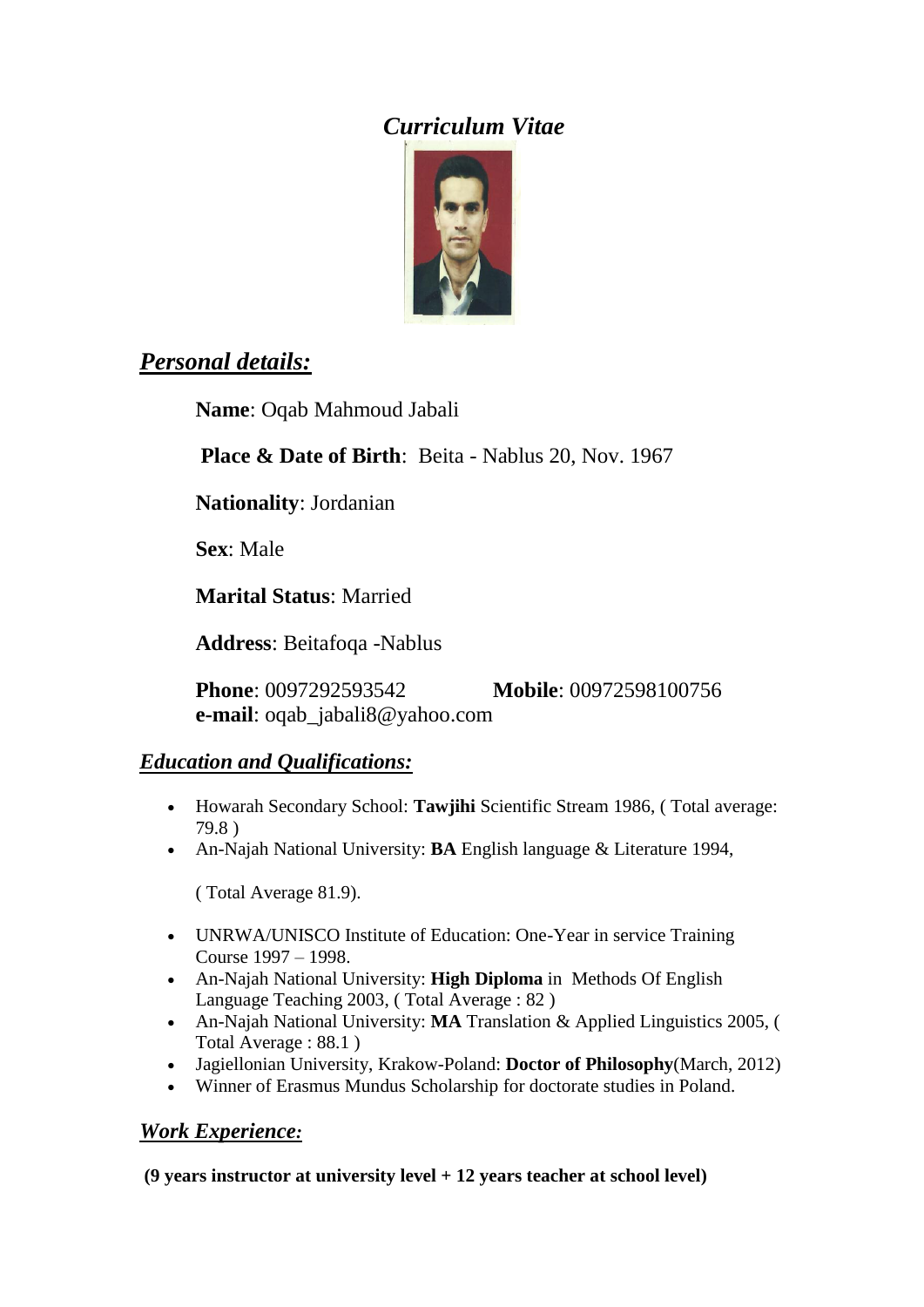- 1. UNRWA: Teacher of English Language for School children from  $4<sup>th</sup>$  grade up to the 9th grade: from **September 1996** up to 2008.
- 2. An-Najah National University. Instructor: English Language Department and Language Centre from February 2006 up to the present time.
- 3. Al-Quds Open University. Part-time Instructor. Language Centre from 2006- 2008.
- 4. Beita Charitable Society: Teaching English for school girls in the  $10^{th}$  and  $11^{th}$ grades as **a Voluntee**r from **September 2005** up to the **present**.
- 5. Beita Sports Club: Teaching English for school boys in the  $10<sup>th</sup>$  grade as **a Voluntee**r from **September 2005** up to the **present**.
- 6. Jagiellonian University, Poland. Teaching Culture and Palestinian society for one semester. 2009-2010.

### *Skills:*

- 1- Teaching English Language.
- 2- Translating from English into Arabic and vice versa.
- 3- Writing different types of researches and editing texts.
- 4- Using the computer especially Word, PowerPoint, Excel and Internet.

#### **Publications:**

- 1- The Use of Satellite Space Channels as a Means of Education in the Arab World: The Case of Al-Jazeera Network, in a conference called "Nowe media w starym wiecie" 2 June 2009 r Szkoła Główna Handlowa, Warsaw.
- 2- A paper entitled "Palestinian Women's Political Participation" published in "Acta Asiatica Varsoviensia" Journal , Issue No. 22, 2009 in Warsaw.
- 3- Social Media and the War on Gaza . published in "Acta Asiatica Varsoviensia" Journal , Issue No. 23, 2010 in Warsaw.
- 4- Organizing and participating in a conference about Edward Said at the Jagiellonian University in Poland. 8-9 November, 2010. I presented a paper entitled "The Image of the Other in Literature".
- 5- Participating at The Fourth International Conference On "The Role Of Translation In The Dialogue Of Civilizations" as a translator.  $12<sup>th</sup>$  and  $13<sup>th</sup>$  of October 2011 at Martyr Zafer Al-Masri Auditorium, Old Campus, An-Najah National University, Nablus Palestine.
- 6- A paper entitled **"Levels and Trends of Fertility and Infant Mortality in the West Bank – Palestine"** was published in August 2013 in *Perspectives on Global Development and Technology.*